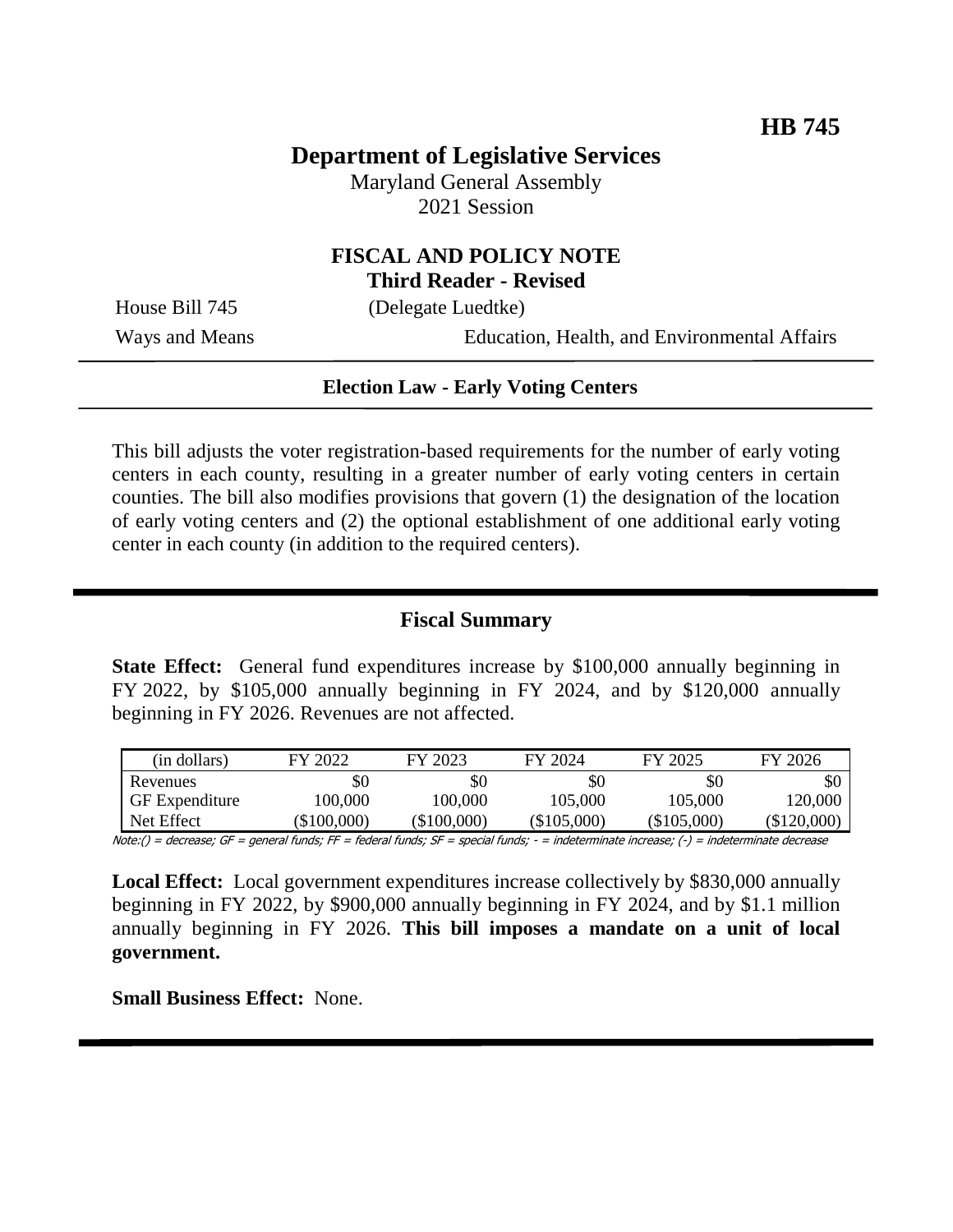### **Analysis**

**Bill Summary/Current Law:** The required number of early voting centers in each county is modified as shown in **Exhibit 1**.

### **Exhibit 1 Early Voting Centers**

| <b>Current Law</b>                      |                                 | <b>Under the Bill</b>                   |                                 |  |
|-----------------------------------------|---------------------------------|-----------------------------------------|---------------------------------|--|
| <b>Registered Voters</b><br>In a County | <b>Early Voting</b><br>Centers* | <b>Registered Voters</b><br>In a County | <b>Early Voting</b><br>Centers* |  |
| $<$ 125,000                             |                                 | $<$ 50,000                              |                                 |  |
| 125,000-200,000                         | 3                               | 50,000-100,000                          | $\overline{2}$                  |  |
| 200,000-300,000                         | $\overline{4}$                  | 100,000-200,000                         | 3                               |  |
| 300,000-450,000                         | 7                               | 200,000-300,000                         | 5                               |  |
| >450,000                                | 11                              | 300,000-400,000                         | 7                               |  |
|                                         |                                 | 400,000-500,000                         | 9                               |  |
|                                         |                                 | 500,000-600,000                         | 11                              |  |
|                                         |                                 | $\geq 600,000$                          | 13                              |  |

\*Under current law and under the bill, counties may establish one additional early voting center (in addition to the required centers).

The bill modifies requirements relating to the designation of each early voting center in a county. Under current law, the State Board of Elections (SBE) designates each early voting center in a county in collaboration with the local board of elections in that county. Under the bill, the local board in each county, subject to the approval of SBE, must designate each early voting center in that county. The bill also adds a new requirement that, when determining the location of an early voting center, a local board take into account:

- accessibility of the early voting center to historically disenfranchised communities, including cultural groups, ethnic groups, and minority groups;
- proximity of the early voting center to dense concentrations of voters;
- accessibility of the early voting center by public transportation;
- ensuring equitable distribution of early voting centers throughout the county; and
- maximizing voter participation, including through the use of community centers and public gathering places as locations for early voting centers.

HB 745/ Page 2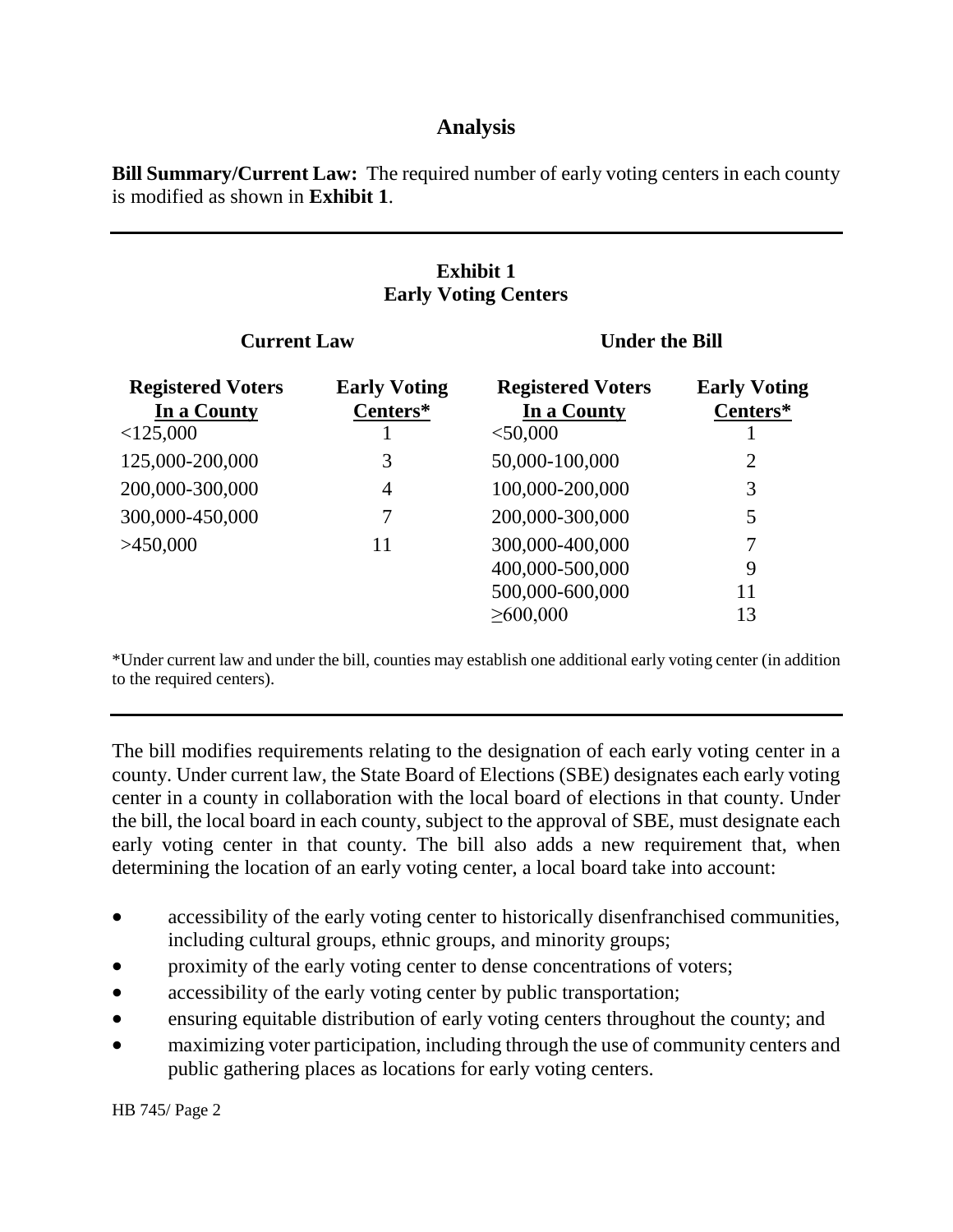The bill also modifies the existing authorization for each county to establish one additional early voting center in addition to the required centers. Under current law, an additional early voting center may be established if SBE, in collaboration with the local board, and the governing body of the county agree to establish an additional early voting center. Under the bill, an additional early voting center may be established if, first, the local board and the governing body of the county agree to establish an additional early voting center and, then, SBE approves the establishment of the additional early voting center.

**State and Local Fiscal Effect:** General fund expenditures increase by \$100,000 annually beginning in fiscal 2022, by \$105,000 annually beginning in fiscal 2024, and by \$120,000 annually beginning in fiscal 2026, due to costs of additional voting equipment and voting equipment transportation for additional early voting centers. SBE shares voting system costs with the local boards of elections pursuant to Chapter 564 of 2001.

Local government expenditures increase collectively by \$830,000 annually beginning in fiscal 2022, by \$900,000 annually beginning in fiscal 2024, and by \$1.1 million annually beginning in fiscal 2026, due to the costs of additional voting equipment and voting equipment transportation (shared with the State), and operating costs, for additional early voting centers.

The estimate assumes that the optional early voting centers provided by various counties in the 2020 general election are continued in future elections in the absence of the bill. The estimate assumes, based on voter registration levels and past voter registration growth in the various counties, that (1) 14 additional early voting centers are established for the 2022 elections; (2) a net of 1 additional early voting center (for a total of 15) is established for the 2024 elections (2 are added in 2024 and 1 that was added for 2022 is no longer considered a cost of the bill in 2024 since it is assumed to be added under current law in 2024); and (3) 2 more (for a total of 17) additional early voting centers are established for the 2026 and future elections, as shown below:

- Anne Arundel  $-2$  early voting centers added in 2022;
- $\bullet$  Baltimore City 1 early voting center added in 2022;
- $\bullet$  Baltimore 2 early voting centers added in 2026;
- Calvert 1 early voting center added in 2022;
- Cecil 1 early voting center added in 2022;
- Charles 1 early voting center added in 2022 (but considered to no longer be a cost of the bill by 2024 since it is assumed to be added under current law in 2024);
- Frederick 1 early voting center added in 2024;
- Harford 1 early voting center added in 2024;
- Montgomery  $-2$  early voting centers added in 2022;
- Prince George's 2 early voting centers added in 2022;

HB 745/ Page 3